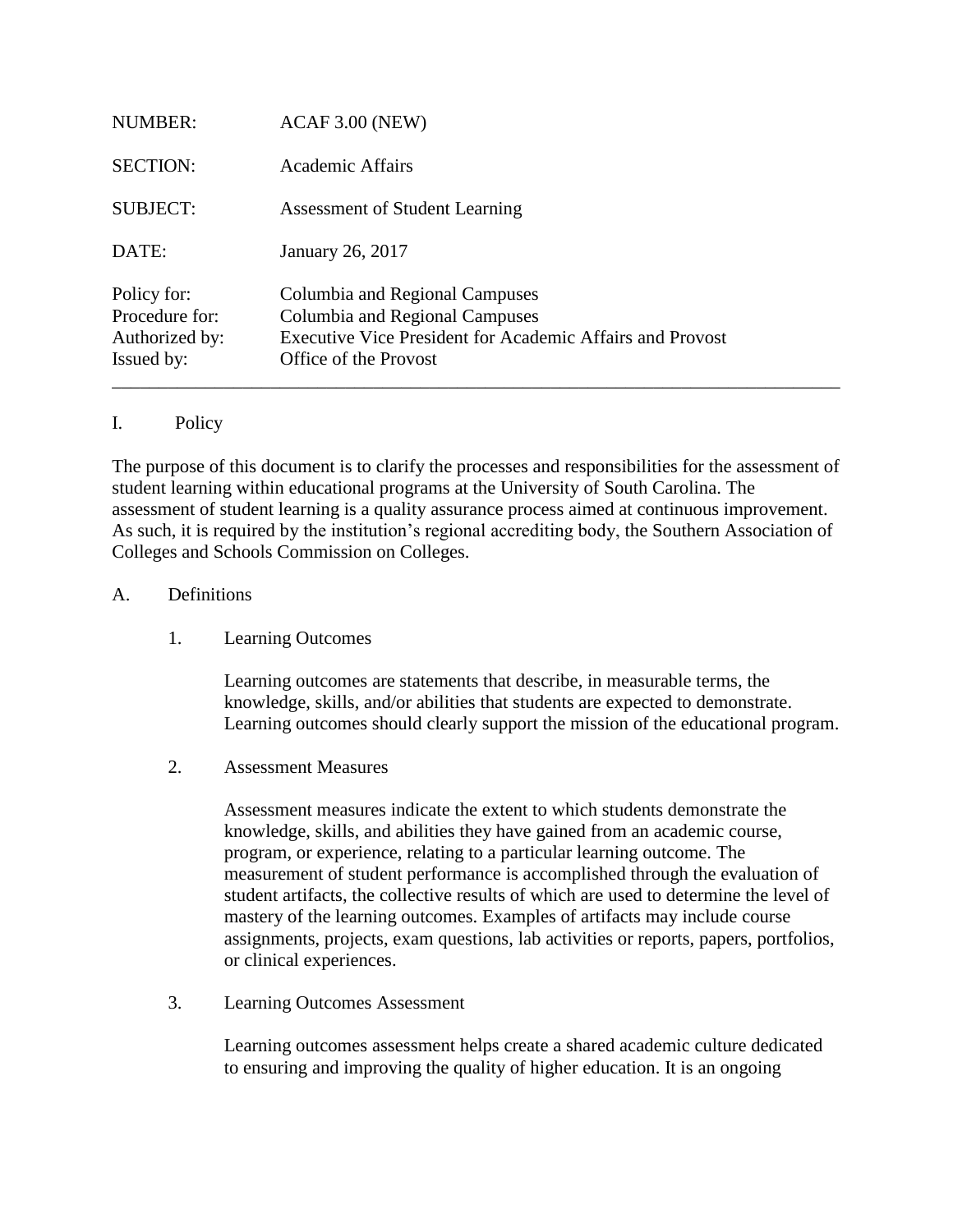process aimed at measuring and improving student learning. This process includes:

- a. Setting explicit, public expectations (i.e., outcomes) for student learning.
- b. Systematically gathering, analyzing and interpreting evidence to determine how well student performance matches those expectations.
- c. Using the resulting information to document, explain, and improve performance.
- 4. Educational Programs

Educational programs include all undergraduate and graduate majors, graduate certificate programs, and the undergraduate general education curriculum known as the Carolina Core.

B. Policy Oversight

On each campus, the chief academic officer is responsible for ensuring that all academic programs undergo annual learning outcomes assessment. The Director of Institutional Effectiveness and Accreditation on the Columbia campus is responsible for collecting and reviewing the academic program assessment plan documentation for all campuses.

- II. Procedures
- A. Responsibility for Implementation
	- 1. General Education Assessment

In accordance with Faculty Senate procedures relating to course approvals, matters related to objectives, goals, requirements, and general education are the responsibility of the University Faculty Senate. Faculty Senate consideration of these matters should follow consideration and recommendation by the Carolina Core Committee. The Office of Institutional Research, Assessment and Analytics, in consultation with the Faculty Senate, plans and implements the institution-level general education assessment process.

Results of assessment of general education learning outcomes are reported by the Carolina Core Committee to department chairs and deans. Department chairs with courses in general education component areas are responsible for working together with the relevant Carolina Core Specialty Teams to determine how data are used to make improvements within general education curriculum.

2. Undergraduate Program Assessment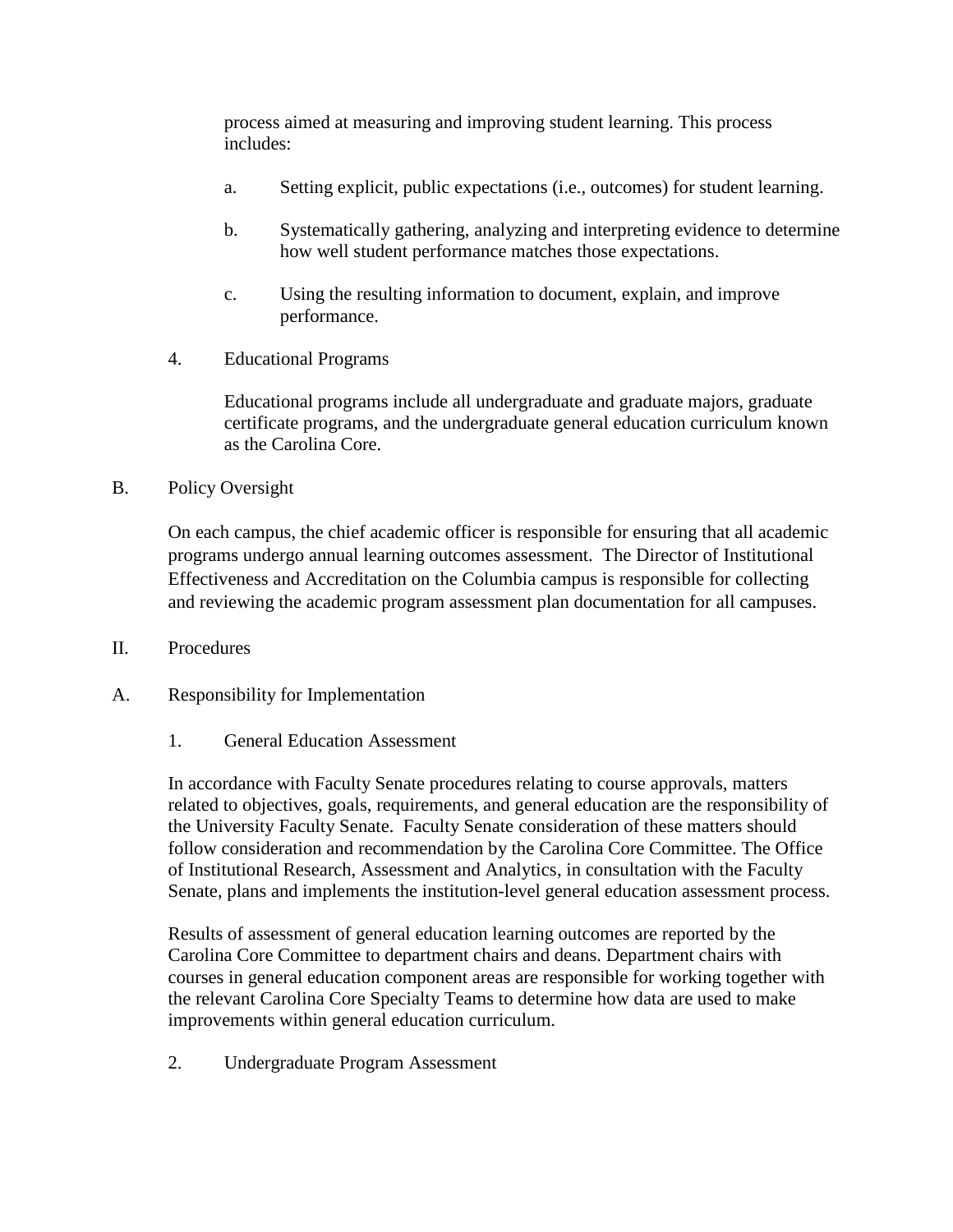The faculty who deliver the undergraduate program are responsible for matters related to learning outcome development; development or identification of assessment measures; collection of assessment data; changes to the assessment, curriculum, and/or the program, based on evaluation of assessment data; and reporting on assessment results. The faculty who deliver the undergraduate programs are responsible for using assessment data to make improvements to course delivery and program curriculum related to learning outcomes data (ACAF 2.00 I.A.2).

The Office of Institutional Research, Assessment and Analytics is responsible for supporting good assessment practice and documenting assessment processes for institutional and external reporting needs.

Each undergraduate program should have defined program learning outcomes that are summative of the curriculum of the program. The program learning outcomes are published in the Undergraduate Bulletin, in accordance with policy [ACAF 3.50.](http://www.sc.edu/policies/ppm/acaf350.pdf)

Each program learning outcome should have associated measures of student learning through which each program is able to ascertain the degree to which students have achieved the student learning outcomes.

Each undergraduate program is responsible for ongoing measurement of student learning outcomes and reporting results to OIRAA annually, or as otherwise scheduled.

3. Graduate Major and Graduate Certificate Program Assessment

The faculty who deliver the graduate major and graduate certificate programs are responsible for matters related to learning outcome development; development or identification of assessment measures; collection of assessment data; changes to the assessment, curriculum, and/or the program, based on evaluation of assessment data; and reporting on assessment results. The faculty who deliver the graduate major and graduate certificate programs are responsible for using assessment data to make improvements to course delivery and program curriculum related to learning outcomes data (ACAF 2.00, I.A.2).

The Office of Institutional Research, Assessment and Analytics is responsible for supporting good assessment practice and documenting assessment processes for institutional and external reporting needs.

Each graduate major and graduate certificate program should have defined program learning outcomes that are summative of the curriculum of the program. The program learning outcomes are published in the Graduate Bulletin, in accordance with policy [ACAF 3.50.](http://www.sc.edu/policies/ppm/acaf350.pdf)

Each program learning outcome should have associated measures of student learning through which each program is able to ascertain the degree to which students have achieved the student learning outcomes.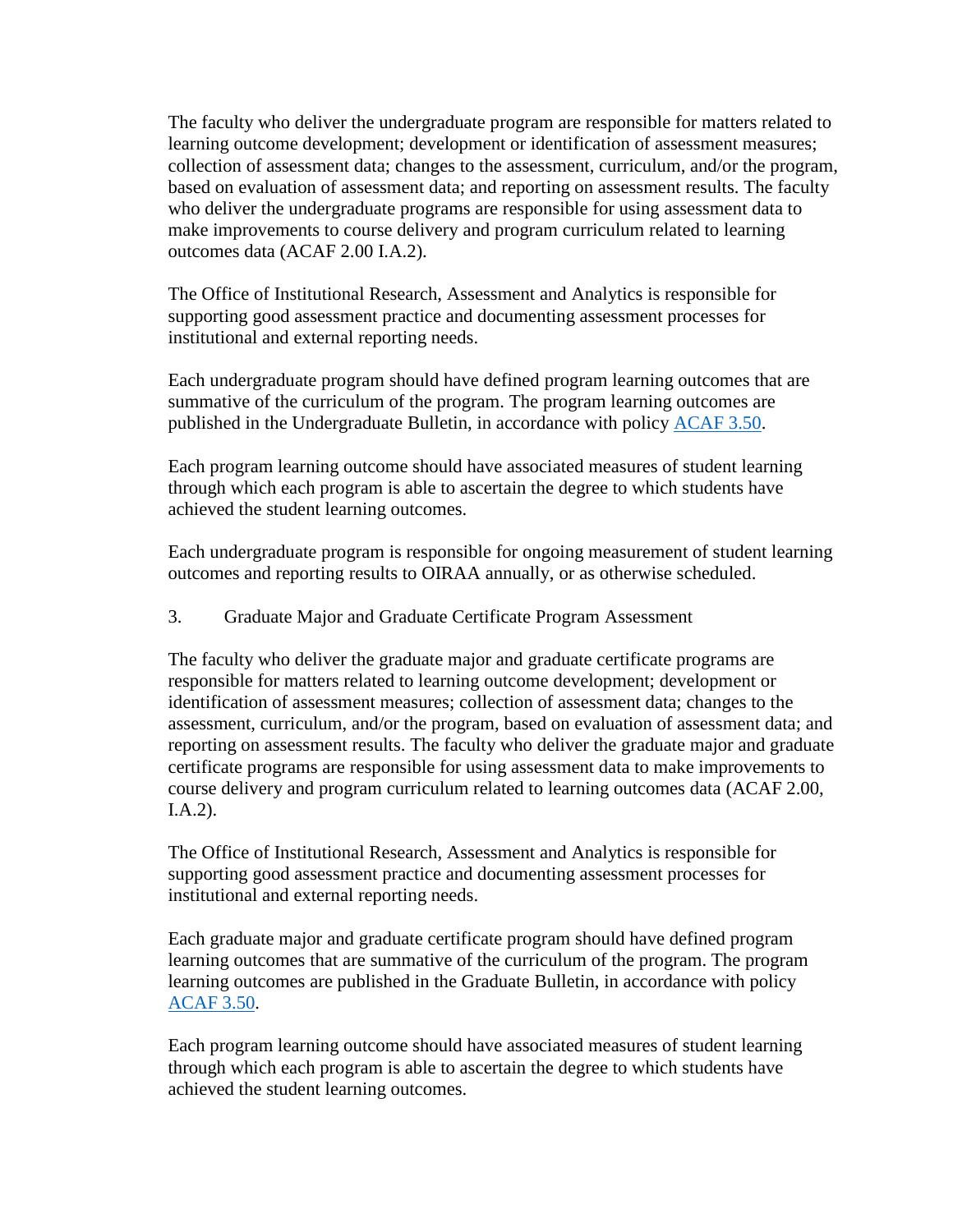Each graduate major and graduate certificate program is responsible for ongoing measurement of student learning outcomes and reporting results to OIRAA annually, or as otherwise scheduled.

|                       | Undergraduate<br><b>Programs</b> | <b>Graduate Major and</b><br><b>Graduate Certificate</b><br><b>Programs</b> | Undergraduate<br><b>General Education</b><br><b>Curriculum</b> |
|-----------------------|----------------------------------|-----------------------------------------------------------------------------|----------------------------------------------------------------|
| Implementation        | <b>Program Faculty</b>           | <b>Program Faculty</b>                                                      | Carolina Core Faculty                                          |
| <b>Administrative</b> | <b>OIRAA</b>                     | <b>OIRAA</b>                                                                | <b>OIRAA</b>                                                   |
| Oversight             |                                  |                                                                             |                                                                |
| <b>Reporting</b>      | Program Faculty via              | Program Faculty via                                                         | Carolina Core                                                  |
|                       | <b>Assessment Plan</b>           | <b>Assessment Plan</b>                                                      | Committee and OIRAA                                            |
|                       | Composer report                  | Composer report                                                             |                                                                |
| <b>Evaluation</b>     | Department Chair or              | Department Chair or                                                         | Carolina Core                                                  |
|                       | School Director and              | School Director and                                                         | Committee and OIRAA                                            |
|                       | <b>OIRAA</b>                     | <b>OIRAA</b>                                                                |                                                                |

## 4. Criteria for Evaluating Good Practice

While allowing for significant differences in assessment practices among disciplines, in order to be relevant and useful to departments and programs, assessment procedures should meet the following criteria:

- a. Programs should have clearly defined and measurable student learning outcomes that focus on knowledge, skills, and competencies.
- b. Assessment measures should clearly address the degree to which students attain the defined learning outcomes.
- c. Assessment measures should be independent from course grades and teaching evaluations.
- d. Multiple methods of assessing outcomes should be used, including at least one direct measure of student learning.
- e. Data and information should be collected and analyzed longitudinally, as well as in each reporting cycle.
- f. The analysis of data should result in findings relevant to the program.
- g. Improvements in the program should be planned and enacted in response to the findings.
- h. The faculty who teach in the program should be involved in defining the learning outcomes, selecting the related assessment measures, analyzing the results, and determining appropriate improvements in the program.

New and revised assessment plans submitted for approval are evaluated in light of these criteria.